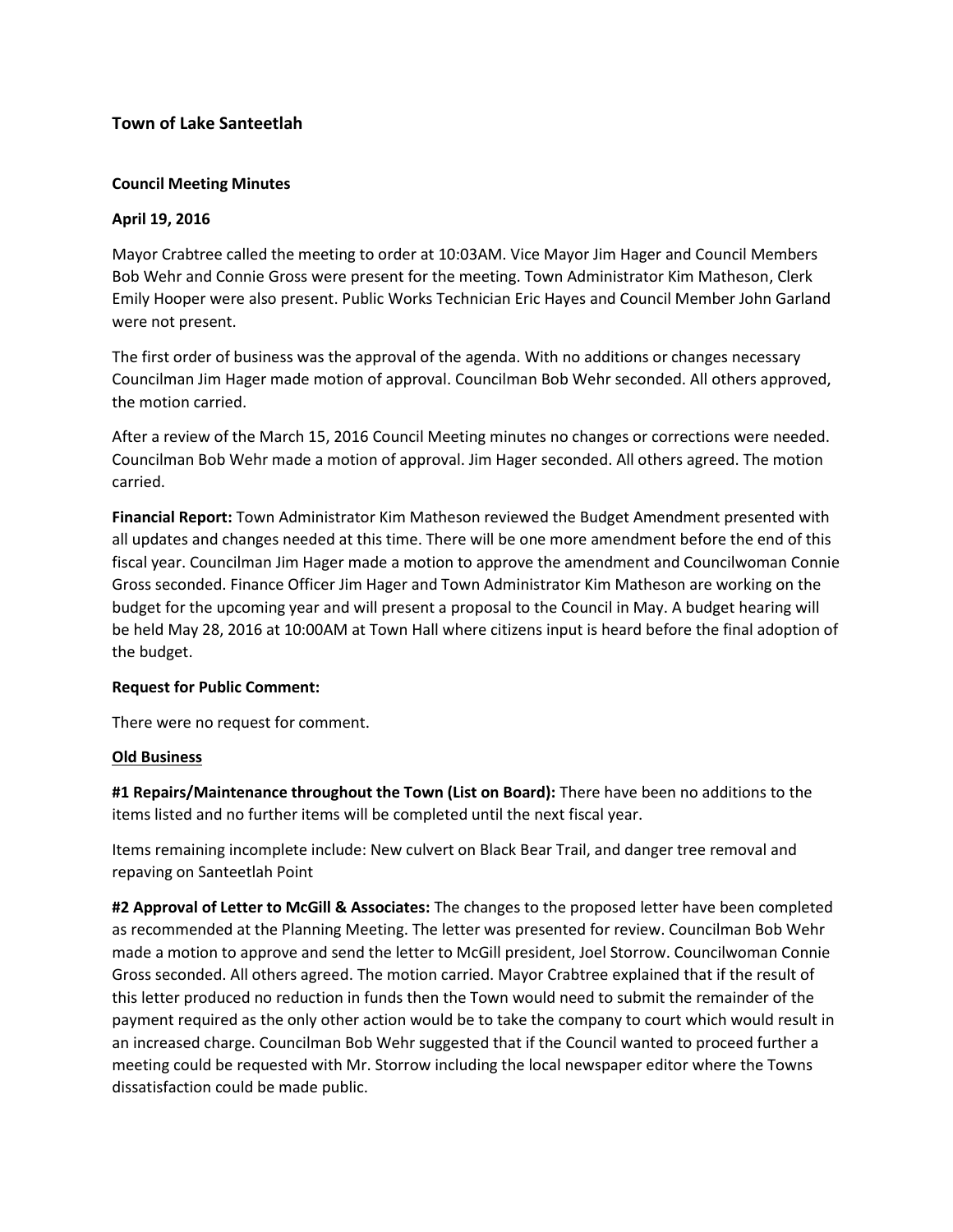**#3 Plan to proceed with Water Meter Purchase:** Town Administrator Kim Matheson and Town Clerk Emily Hooper have contacted approximately fifteen surrounding Towns who currently use AMR meters. Questions were asked hoping to receive clarification on the preference of meters used, the billing process and programs recommended, and problems that have occurred while using the system. An abundance of helpful information was received in this process. The overall recommended and most cost efficient meter company was Neptune. Several Towns use Neptune with little to no dissatisfaction. Anthony Brown, a local from Graham County, visited Town Hall and was confident that he could compose a billing software compatible to the read software supplied by the meter company. Anthony felt he could supply this software at a cost no greater than \$2000.00. This figure being compared to a range of \$15,000-\$20,000 including yearly fees to purchase the software is a great savings. Staff will continue to research and attempt to provide a close proximity cost for the meters, software and reading system to the Council in May. This item will also be added to the Budget Hearing in May to receive public input.

#### **New Business**

**#1 GREAT/Budget Funds to Contribute:** Councilman Bob Wehr provided a short overview of the maps that GREAT would like to create for Graham County. A natural resource map that includes the trails, waterfalls, camping spots, and outdoor adventure areas throughout the County for those interested and a commerce map pointing out businesses, food and lodging. These maps would be helpful to all tourist coming in the area and might encourage those passing through to stop and enjoy certain attractions of interest. Councilman Bob Wehr suggested \$500.00 be placed in the budget for a donation and given as needed.

**#2 Approval of Stop Work Order:** Councilman Bob Wehr had spoken with Building Inspector David Hyatt and explained that Mr. Hyatt recommended the title be changed to Stop Order as he issues Stop Work Orders. This change will be submitted to Attorney Ellen Davis and an updated form presented at the May Council Meeting.

**#3 Plans to proceed with Code of Ordinances:** Town Administrator Kim Matheson acknowledged that a copy of the updated ordinances had been mailed to Attorney Ellen Davis. A report of her recommendations will be given when available.

**# 4 Approval of Auditor for FY 2016/17/Joseph Turchetti:** A pre-audit conference call is scheduled for April 26, 2016 with Mr. Turchetti. This will allow Finance Officer Jim Hager and Town Administrator Kim Matheson to ask questions, receive suggestions and recommendations for the upcoming audit. Joseph Turchetti completed the audit last year for the Town and was recommended by the Council to proceed for the upcoming year. Councilman Bob Wehr made a motion to approve Joseph Turchetti, CPA to complete the 2015/16 audit for the Town of Lake Santeetlah at a rate of \$12,000. Councilwoman Connie Gross seconded. All others approved. The motion carried.

**#5 Review of Public Comment/Public Records Request Policy:** Councilwoman Connie Gross provided an overview of the state statues for these issues. Gross explained her recommendations that should be added to the Public Records Request statute. The first five pages are free to the requestor then a .25 fee per page follows thereafter. If a cd is provided for an audio copy there will be no fee, if no disk is provided a \$1.00 fee will be charged. Staff will be allowed three business days to complete requests. The release of documents will be determined by the Town Administrator and Town Clerk. If a request is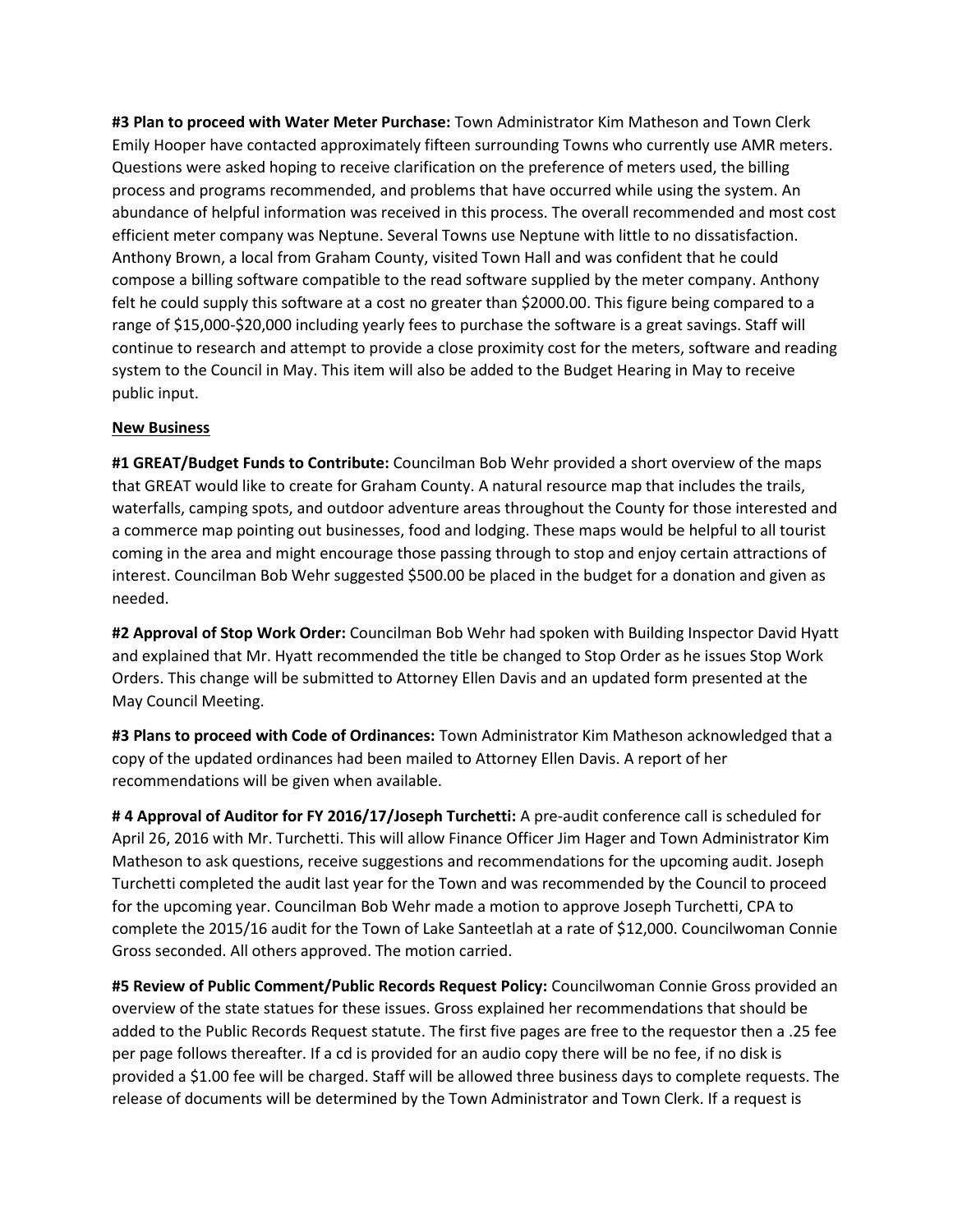rejected a written form is required explaining the reason for denial. Councilwoman Gross will make these additions and have available for review at the May Planning Meeting. The statute for Public Comment will include the addition that those who wish to speak be limited to three topics on the agenda at three minutes per topic. The time given to speak can always be extended upon the Mayor's approval. A period during each Council Meeting will be allotted for Public Comment and at no other time is speaking allowed unless authorized by the Mayor.

## **#6 Approval of Letter to Tax Assessor Erma Phillips concerning questionable property within the**

**Town:** A letter was available for review to acknowledge this property currently on the tax scroll was not within Town limits. Councilwoman Connie Gross make a motion to approve the letter and mail to Tax Assessor Erma Phillips. Councilman Jim Hager seconded. All others approved. The motion carried.

**#7 Liability Insurance and Workman's Compensation for Contract Workers:** Town Administrator Kim Matheson spoke with a local insurance agent concerning liability coverage. He suggested that a contractor used by the Town have a minimum of \$500,000 coverage. Councilman Bob Wehr suggested that the price for liability coverage be determined and then further discussion for a minimum required be set.

**#8 Approval of Building Application for James Martin at 147 Snowbird Trail:** In 2007 a variance was granted to Charles Gibson from the Town of Lake Santeetlah to build fifteen feet from the road. The Town currently has no time frame that a variance would become void. After consulting with the Town Attorney Ellen Davis it was confirmed that the variance would still be valid and followed the property when it was sold. James Martin provided copies of the variance granted as well as the minutes to the meeting in which it was approved. Martin also provided a current survey of the property along with his building application and plans. Councilwoman Connie Gross made a motion of approval for the building application at 147 Snowbird Trail with the underlying condition that any road or water damage done by the electric company be repaired at the homeowner's expense. The current water meter box on the property must be hardened to enable parking on the box without damage. A water connection fee of \$500 must be paid before water can be hooked up at the property. Councilman Jim Hager seconded. All others agreed. The motion carried.

**#9 Develop List of Qualified Danger/Downed Tree Removal Contractors:** Same as above #7. When a minimum amount of liability coverage is determined by the Town a list will be composed and kept on file.

**#10 Response to State Treasurer/Audit 2104/15:** A letter of response to last year's audit has been mailed to the State Treasurer and is attached to these minutes.

**#11 Annual Contribution to Nantahala Regional Library/Letter from Daphne Simmons:** Mayor Crabtree will compose a letter of response to the Nantahala Regional Library's request for donation. The Town of Lake Santeetlah will commit to a \$1000.00 donation for the 2016/17 fiscal year and donate more if funds are available. Mayor Crabtree will ask in the letter if individual residents of the Town can donate and the funds go directly to the Regional Library rather than to the friends of the Library.

#### **Discussion Items**

**#1 Report of Past Due Water/Tax Collection:** The past due water collection is now \$12,655.89. Attempts are still being made to collect on some accounts and the remaining will be prepared for a write off by